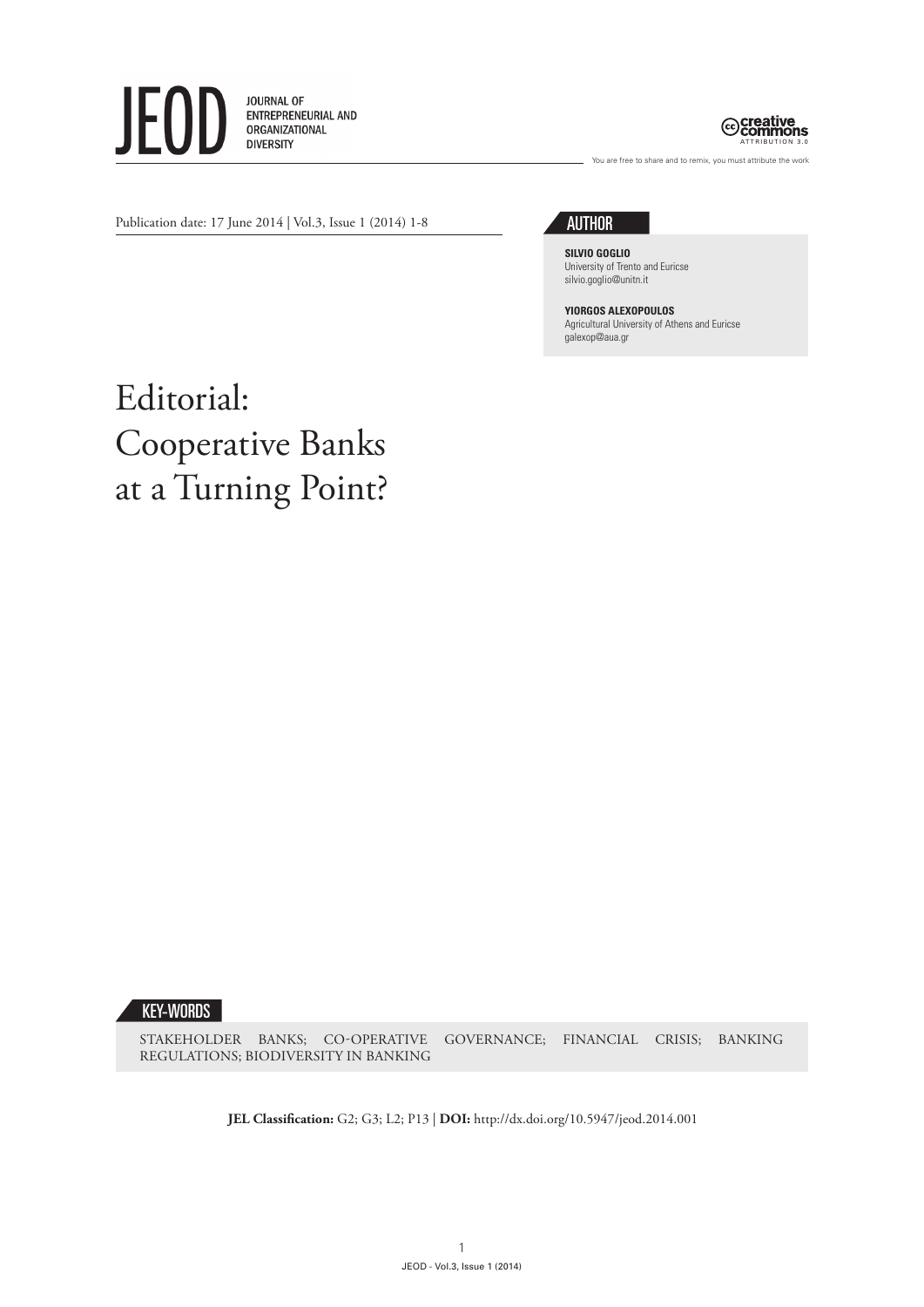Are cooperative banks at a turning point? Many changes in the economic and social framework over recent years make this question quite timely. The great financial crisis, which began in 2007, is clearly at the centre of the picture. The crisis stemmed from numerous financial innovations and reckless behaviours that attempted to create more elasticity in the credit system, to the detriment of transparency, which instead generated higher uncertainty and damaged trust toward and within the banking system. As a consequence the crisis has deeply affected the European banking system and its relationship with the productive system, increasing the cost of capital and depressing the economy (IMF, 2007; Banca d'Italia, 2008).

However, we cannot ignore the fact that this financial crisis followed (and to a great extent was a consequence of) twenty years of radical changes in the financial system's size, operational procedures and organizational structure. Many of these changes resulted in clear symptoms of disease in the financial services industry. In particular, there was poor oversight during these changes, including incapability, and in some cases even unwillingness, to institute new forms of governance better fitted to the new context. Financial innovations, deregulation, the states' decreasing role, as well as growing international openness all led to stronger competition; they also prompted a far-reaching consolidation process of banking institutions and an overall rationalization of the banks' productive structures. On the one hand, the mainstream financial industry's innovations concentrated on making high-margin profits while staying compliant and formally within the rules. The banks' benchmark for success was the quarterly earnings report to shareholders. As Stiglitz (2009) outlined, creating earnings based on market values is easier than creating value in the real economy. As a consequence, the financial system had been trapped in an illusion of making money from money and in a short term profitability approach. On the other hand, a long trend of mergers and acquisitions increased banks' average size and spread the practice of standardized loans procedures based on easily observable, verifiable and transmittable data existing within the more complex and structured forms of group organization. Moreover a myopic focus on short-term profit severely affected their customer-relation policies and methods (ECB, 2000, 2001; Belaisch *et al*., 2001). The re-engineering processes and cost-rationalization strategies widened the physical distance between the new merged banks and peripheral areas and activities, resulting in making small-scale customers more dependent on personal relations (Leyshon and Thrift, 1993, 1995; Berger *et al*., 2001). Because of physical or "informational" distance, mainstream banks lost efficiency in generating borrower-specific information, which, in addition, due to its "soft" characteristics, is difficult to transmit through large institutions' communication channels<sup>1</sup>. Many potential borrowers were dismissed because they lacked credit records or sufficient collateral and needed small loans, which the banks did not view as profitable. Moreover, the crisis revealed the detrimental systemic effects of incentives based on greed, as one may describe the applied executive's compensation policies. As Stiglitz maintains, banks commonly apply executive compensation schemes that encouraged and infused bankers' irresponsible behaviours. Paid by stock options, executives have an incentive to increase their market value, which is easier by increasing reported income than by increasing true profits, which are bound to real business.

The crisis has also proved the soundness of many researchers' hypotheses regarding cooperative banks' behaviour in general. The hypotheses included the cooperative banks': i) tendency to adopt less risky strategies and to have much lower volatility of returns, with positive consequences for the financial stability of the territories where they operate (Groeneveld and de Vries, 2009; Fonteyne, 2007; Hesse and Cihak, 2007; Groeneveld and de Vries, 2009; Fonteyne, 2007); ii) solidity of network organization, higher order organs and mutual support mechanisms, that has lessened the negative impacts of small size (Oliver Wyman, 2008); iii) propensity to defend consumer interests and maximize consumer surplus, offering

<sup>1</sup> For elaboration, as well as for cooperative bank development's challenges brought along with opportunities, see discussions in Alexopoulos and Goglio, 2011.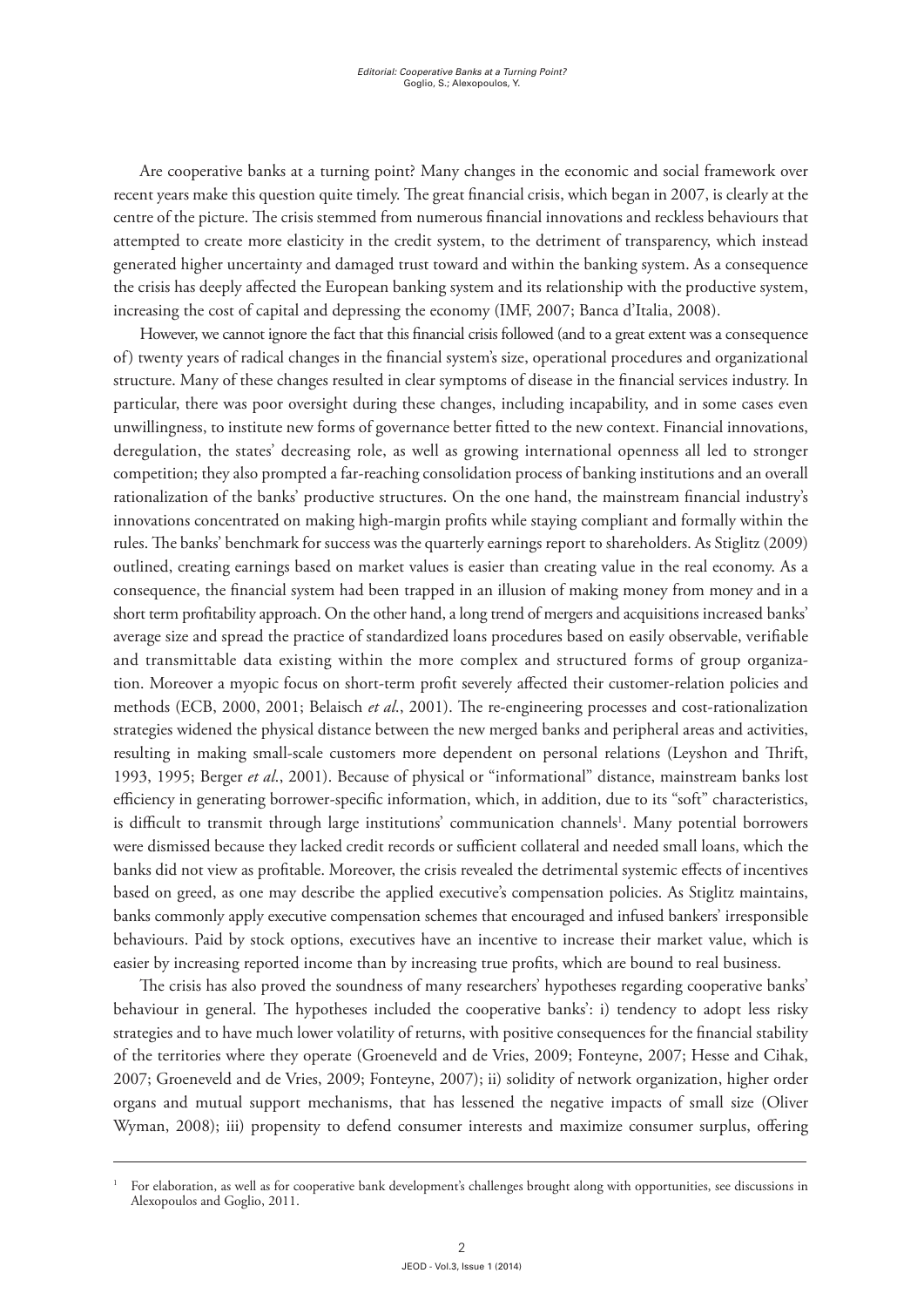simple and transparent products (that are fairly priced and well-designed to meet local needs) in a manner ensuring that risks are well-understood and communicated (Alexopoulos, 2004); and iv) lower inclination, during a credit crunch, to ration credit to customers and to raise loan interest rates, thanks to better capitalization and more prudent lending (Fonteyne, 2007; Ferri, 2008). These potential effects all stem from cooperative banks' governance, business model and specialization, which heavily rely on relationshipbased retail banking (Berger and Udell, 1990; Petersen and Rajan, 1994; Harhoff and Körtring, 1998; Di Salvo *et al.*, 2004). Furthermore, while values such as prudence, responsiveness, empathy and transparency are strongly linked to risk management, coop banks tend to adopt a rather conservative approach toward risk. This is because their banking business model flows from their underlying principles and commitment to investing in the real economy and to creating benefits for members, customers and communities.

Both structural changes and the financial crisis have fostered cooperative banks, at least at the local level (EACB, 2009; Goglio and Alexopoulos, 2013; Oliver Wyman, 2014). Combining community bonds and shared responsibility, the capacity to reduce information asymmetry and mobilize local savings (Ahrendsen *et al*., 1999; Berger *et al*., 2001) have allowed them to re-establish and even strengthen trust towards the banking system, in a period when this was strongly endangered by the crisis.

As a first assessment we may therefore conclude that, dissimilar to some arguments in the mainstream literature, the very late developments show that cooperative banks are not disappearing in industrialized countries. Contrarily, they seem to be proving their flexibility by adapting to current conditions through innovation and redefining local conditions and, in fact, are among the fastest growing groups of financial institutions in some advanced nations. However, the crisis has modified the context as well as the relationships network in which cooperative banks operate. On the one hand, retail banking (the core of cooperative banks' business) has shown an increase in competition, both from commercial banks trying to recover through relational finance and also from fellow cooperative banks. On the other hand, local identity (the traditional source of the strength of credit cooperatives) is losing importance in small firms' and families' financial decisions, *vis-à-vis* simple interest reasons. In this context, cooperative banks' pyramidal organizational structure, historic reaction to the small scale weaknesses, and their recent process of "consolidating" or "defensive" mergers, that aim to cut costs and possibly also diversify risks, notwithstanding the synergies that they definitely create, are altering some fundamental characteristics of the grass-root initiative (Bonaccorsi di Patti and Gobbi, 2001; Di Salvo *et al*., 2002; Alexopoulos and Goglio, 2011; Alexopoulos and Goglio, 2013a).

If we reflect on the above points, it stands to reason to conclude that despite their recent success, cooperative banks are at a turning point. They are being forced to deeply rethink their overall and local strategies, their daily activities with members and customers, as well as their loyalty to constitutive social principles. Re-evaluation must first ask: what are the cooperative banks' main weaknesses and challenges?

The first set of problems is inherent to the scale of business. Cooperative banks' low diversification or territorial concentration in their loan portfolios (Barham *et al*., 1996) may exacerbate the impact of idiosyncratic shocks on the local financial system. This turns banking localism from an element of stabilization to one that amplifies crises. It also neutralizes the possible advantages that the bank may derive from local system externalities (closer relations with firms, informational advantages, accurate selection of debtors, peer monitoring and extra-economic sanctions on insolvent debtors). Personal knowledge and peer monitoring to be effective should be integrated into a clear vision of the territory's strengths and opportunities: in other words, a development vision and consulting capacity are needed in order to improve the bank's capacity to act as an agent of social change and development (Goglio, 2009; Alexopoulos and Goglio, 2013a). Both of these issues should be addressed and solved within the apex institutions and through modernizing the pyramidal structure. In other words, the pyramidal organization must be able to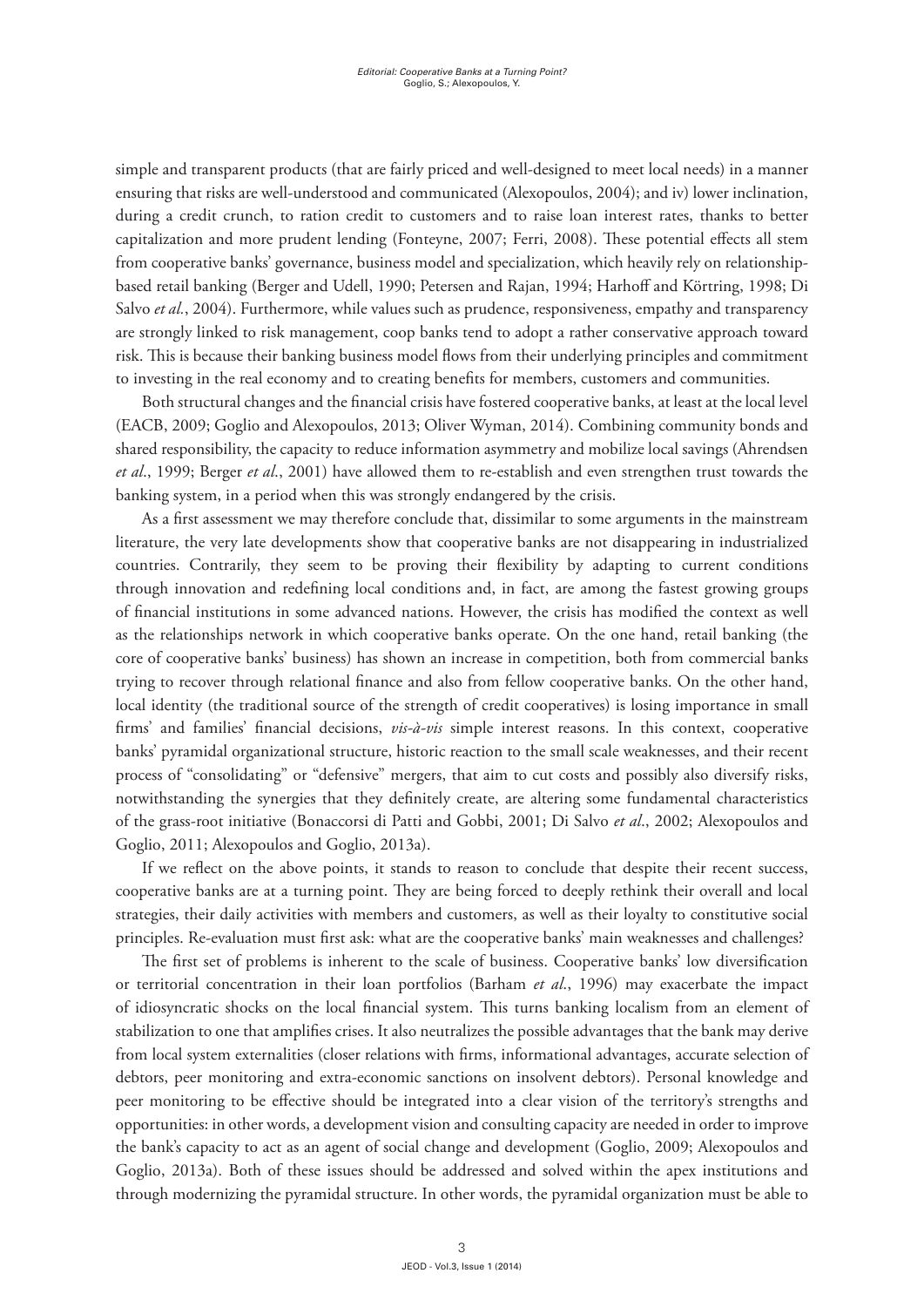unify the pros of both dimensions, capitalize on inside information at the central level, and monitor from the decentralized network, all coherently with a shared social philosophy.

The solutions to these problems clearly require modernizing both the government and the governance of the cooperative banks (Alexopoulos and Goglio, 2011). The old pattern of running these banks with relatively simple administrative practices, which straightforward management schemes could easily handle, is no longer adequate. It is inevitable that growth requires sophisticated professional management in order to deal with the new, more complex financial situations (Huppi and Feder, 1989; Poyo *et al*., 1993). On the other hand, the qualitative and quantitative reinforcement of management may lead to the separation of ownership and control, thus intensifying agency problems (Emmons and Schmid, 1999a, 1999b; Leggett and Strand, 2002). The risk is either a misappropriation of cooperative funds on behalf of the management for its own use, or a substantial misalignment between corporate philosophy and members' needs and will. This leads us to consider the cooperative bank's governance mechanisms and representation of membership to the Board of Directors. As cooperative banks grow, why members are motivated to be on the board becomes a more relevant question: it is more likely that directors follow their own interests, turning collective action away from its initial goals and giving rise to less efficient solutions (Goglio, 1999; Alexopoulos *et al.*, 2013).

But growth and increasing membership may also add difficulties in adequate internal control as it promotes free riding by members (Ferguson and McKillop, 1997; Ouattara *et al*., 1999) which may feel disempowered as the institution adds new members. This in turn makes it difficult to encourage existing members to exercise their ownership rights and responsibilities to oversee management, with declining participation in board elections (Caswell, 1987; Hariyoga, 2004; Osterberg and Nilsson, 2009). Other reasons of non-participation include insufficient knowledge of the subjects discussed and also the claim that the Board of Directors formulates the cooperative's policies without taking into account member needs. In any case, member absenteeism from general meetings deprives them the possibility of realizing the reasoning behind the cooperative bank's operations. As a result, members judge the bank's performance mainly through their transactions with the cooperative bank, being ignorant of the true reasons that shape how transactions run and the consequences of the policy followed. When membership and assets extend beyond small numbers, common bonds lose their tight influence in maintaining a moral obligation to the cooperative (Alexopoulos, 2004; Goglio and Alexopoulos, 2013). The market can often ravage these bonds, as the latest financial turbulences have demonstrated. Therefore it is necessary to work either to restore or strengthen the bonds among cooperative values, members' participation and business. This policy could also effectively solve the problems originating from reduced capacity of local enforcement and peer monitoring, which are most likely to arise when higher membership means looser links with its financial institution (Alexopoulos *et al*., 2013).

Furthermore, it cannot be ignored that the turbulent banking scene created by the crisis has increased regulatory pressure toward strengthening both equity and profits (Alexopoulos and Goglio, 2011). As a consequence, there is the risk of augmented conflicts between the interests of member-depositors and member-borrowers (Smith *et al*., 1981; Smith, 1984; Patin and McNeil, 1991a, 1991b). Accommodating each group's interests heavily influences how the financial intermediary operates, which in turn leads to policy issues that an experienced management may deal with more adequately. Insufficient development of appropriate participatory and monitoring procedures at the local level could lead to a large cooperative's inability to detect and determine the members-customers' (and the community's) socio-economic needs as well as to provide solutions.

This time however there is an additional risk due to the imposed stricter regulatory framework and the institutional steps taken toward introducing an EU banking union. As the costs of creating a union are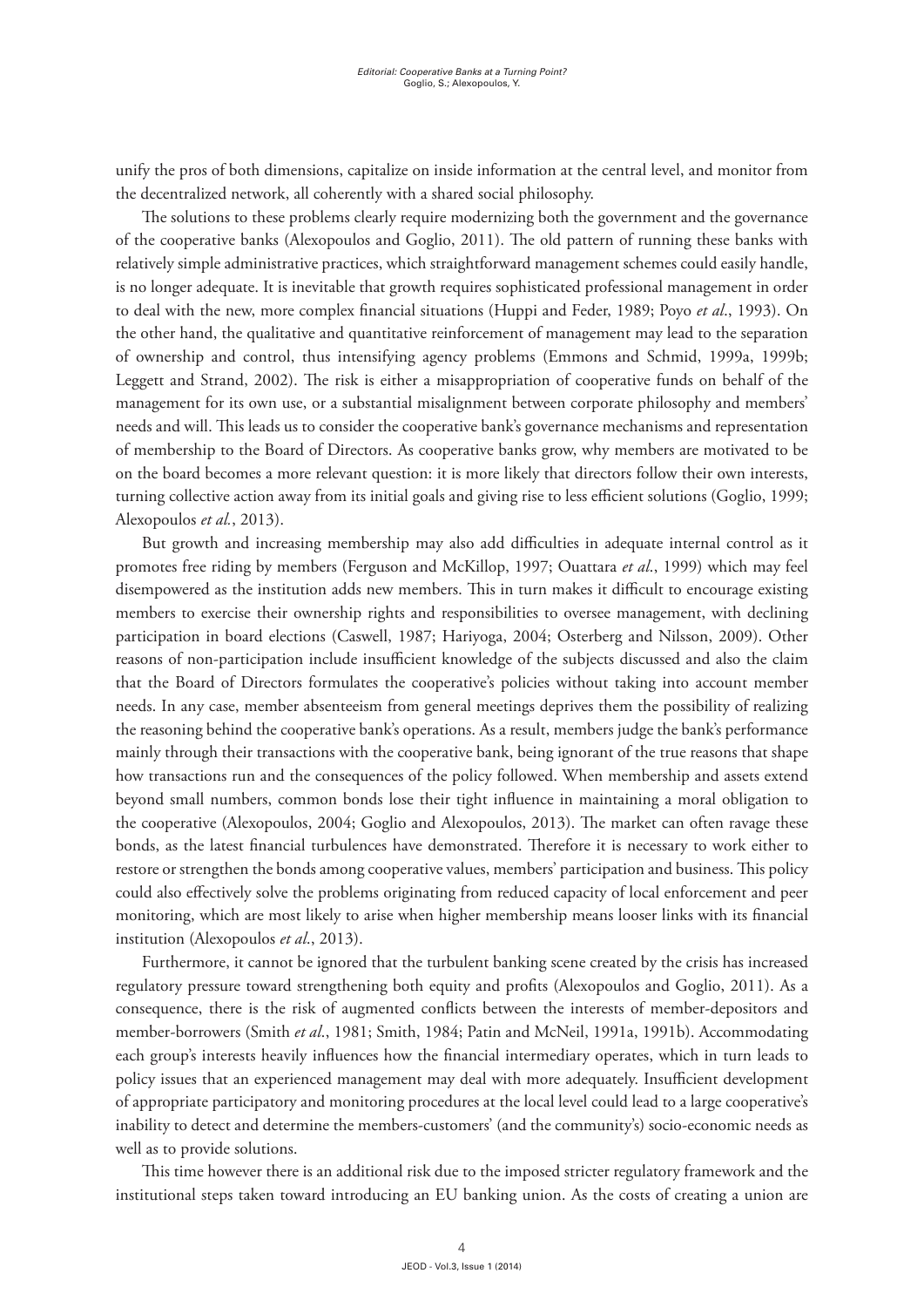expected to peak at a time when the banks will be required to build up their capital resources and finance economic growth, the underlying risk is that regulation will be seen again as a constraint to profit margins. Slowly but surely the financial system's most opportunistic parts will return to lobbying against these legal constraints and argue in favour of further liberalization. Eventually they will find their way out and follow the letter but not the spirit of the law, once again infusing excessive risk into the system. So the real question yet again is: *Cui bono* from this one-size-fits-all regulatory framework?

In conclusion, do cooperatives possess the appropriate characteristics to play a new and efficient role in the local banking market? Can they translate their constitutive features into a modern and competitive banking setting? And if they can, how would they successfully fulfill this role? Two conditions that are certainly necessary require the cooperative banks to have: i) a well-chosen, prepared and competent Board of Directors and management, possessing solid cooperative training and knowledge, and ii) a committed membership, bound by close everyday links, even when is increasing in both numbers and demand. But these conditions are not sufficient for change. In order to add potential to their competitive position within a territory, cooperative banks should also strive to become true "local banks." This means not only in proximity or as a relational bank but as a financial institution truly rooted in the territory, with an intensive relationship with the territory and being able to support local economic activities evaluated inside a development pattern. For this reason, the bank's decisional bodies must be "in the territory" in order to have both a thorough knowledge of the socio-economic reality (strengths, weaknesses and possible paths) as well as privileged relationships with local economic actors (Alexopoulos and Goglio, 2013b).

In times of crisis, it is important to understand the power of alternative approaches to business and in this case, particularly to the financial system. As the papers collected in this issue extensively illustrate, cooperative banks are indeed a different "animal" in the banking "zoo"; however this animal is gradually adopting others' behaviours, quite often through conscious decisions. Nevertheless, as we are in an era in which competition is blurring the lines between a pure commercial and a cooperative enterprise, if cooperative banks want to survive and flourish as an institutional pattern, they must re-establish the - lost in a market logic approach - link between cooperative values, members' active participation and commercial strategy, as well as excellence in practices. Otherwise they will disappear, either physically or institutionally. However, their historical and cultural variety suggests that no simple or linear development path can be prescribed for all cooperative banks; their development varies under the influence of historically specific and contemporary economic and social conditions. Since cooperative credit is a flexible mechanism, not necessarily associated to simple or backward social and economic systems, its organization can and should coherently evolve with the development of the territories in which the bank operates. In the same way the institutional and legal framework should acknowledge their different approach to perform banking activities and help their evolution more than in a strictly business-like way, placing bonds and incentives consequently.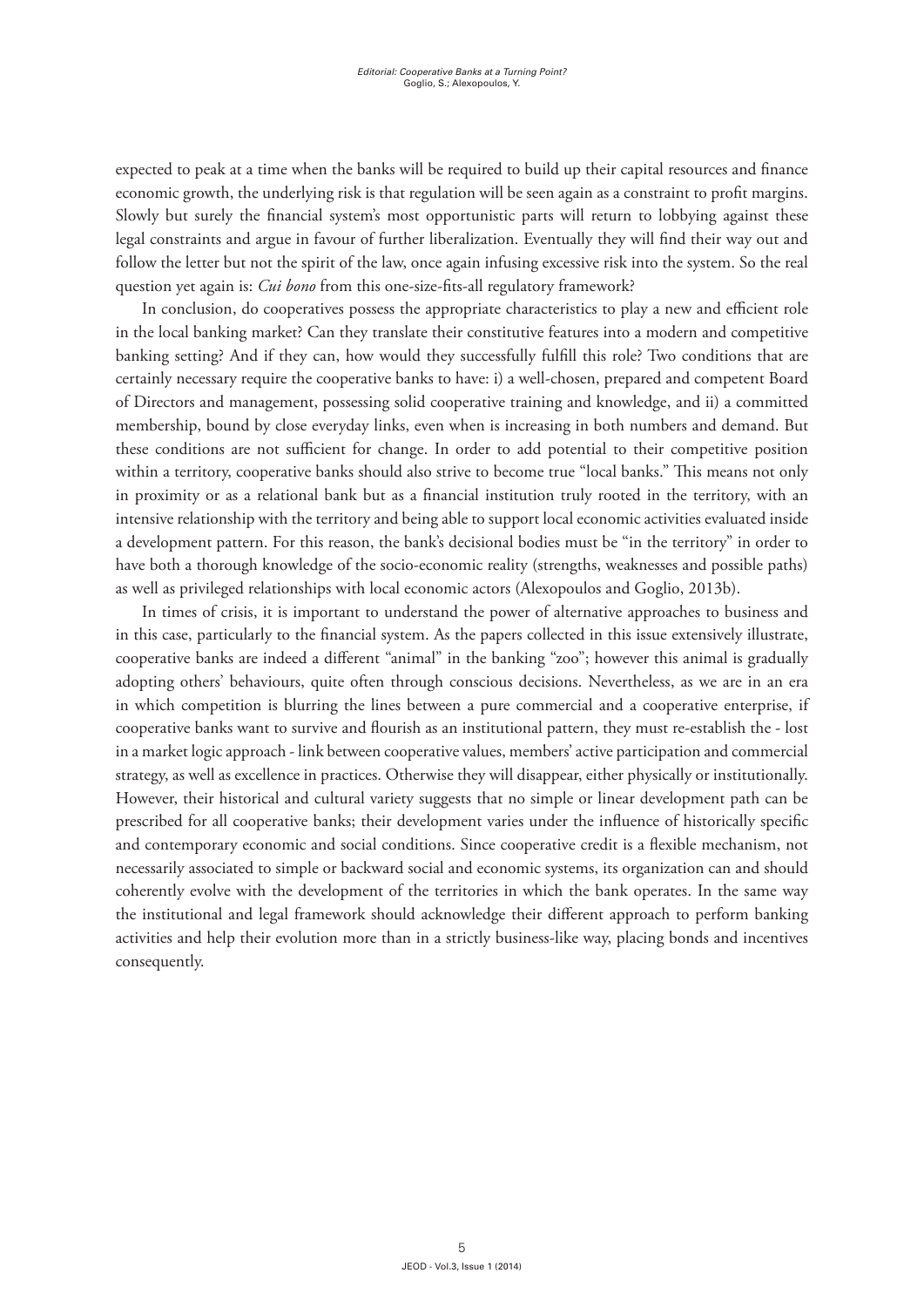## **References**

- Ahrendsen, B., Dixon, B. and La Derrek, T.L. (1999). "Independent Commercial Bank Mergers and Agricultural Lending Concentration", Journal of Agricultural and Applied Economics, 31(2): 215-227.
- Alexopoulos, Y. (2004). Financial Cooperatives and Rural Development in Greece. Ph.D Thesis, University of Leicester, UK.
- Alexopoulos, Y. and Goglio, S. (2011). "Financial Cooperatives: Problems and Challenges in the Post-Crisis Era", Journal of Rural Cooperation, 39(1): 34-47.
- Alexopoulos, Y. and Goglio, S. (2013a). "Introduction: Cooperative Finance and Sustainable Local Development", in Goglio, S. and Alexopoulos, Y. (eds.), Financial Cooperatives and Local Development. London: Routledge, pp. 1-18.
- Alexopoulos, Y. and Goglio, S. (2013b). "Conclusion: a Tale of Two Models", in Goglio, S. and Alexopoulos, Y. (eds.), Financial Cooperatives and Local Development. Routledge, London, pp. 227-232.
- Alexopoulos, Y., Catturani, I. and Goglio, S. (2013). "Searching for a Model of Governance in Cooperative Banking", in Brazda, J., Dellinger, M. and Rössl, D. (Eds.), Genossenschaften im Fokus einer neuen Wirtschaftspolitik - Bericht der XVII. Internationalen Genossenschaftswissenschaftlichen Tagung (IGT) 2012 in Wien. Berlin et al.: LIT Verlag, pp. 707-731.
- Banca d'Italia (2008), Bollettino Economico della Banca d'Italia No. 51, gennaio. Available online at: <http://www.bancaditalia.it/pubblicazioni/econo/bollec/2008/bolls51/bollec51>[accessed 10 April 2014].
- Barham, B.L., Boucher, S. and Carter, M. (1996). "Credit Constraints, Credit Unions and Small-Scale Producers in Guatemala", World Development, 24(5): 793-806. [http://dx.doi.org/10.1016/0305-](http://dx.doi.org/10.1016/0305-750X(96)00001-0) [750X\(96\)00001-0](http://dx.doi.org/10.1016/0305-750X(96)00001-0)
- Belaisch, A., Kodres, L., Levy, J. and Ubide, A. (2001). "Euro-Area Banking at the Crossroads", IMF working paper series, WP/01/28, March, IMF.
- Berger, A., Goldberg, A. and White, L. (2001). "The Effects on Dynamic Changes in Bank Competition on the Supply of Small Business Credit", European Finance Review, 5: 115-139. [http://dx.doi.](http://dx.doi.org/10.1023/A:1012776427175) [org/10.1023/A:1012776427175](http://dx.doi.org/10.1023/A:1012776427175)
- Berger, A.N. and Udell, G.F. (1990). "Relationship Lending and Lines of Credit in Small Firm Finance", Journal of Business, 25.
- Bonaccorsi di Patti, E. and Gobbi, G. (2001). "The Effects of Bank Consolidation and Market Entry on Small Business Lending", Temi di discussione, Banca d'Italia, 404.
- Caswell, J.A. (1987). "Dominant Forms of Corporate Control in The U.S. Agribusiness Sector", American Journal of Agricultural Economics, 69(1): 11-21. <http://dx.doi.org/10.2307/1241301>
- Di Salvo, R., Guidi, A. and Mazzilis, M.C. (2002). "La riorganizzazione industriale del Credito Cooperativo: gli effetti delle concentrazioni sull'efficienza gestionale delle BCC e le implicazioni di policy", Cooperazione di Credito.
- Di Salvo, R., Lopez, J.S., and Pezzotta, A. (2004). "L'evoluzione del relationship banking nei mercati locali: il ruolo delle Banche di Credito Cooperativo. Un'analisi degli spostamenti di clientela", Cooperazione di Credito, 183/4.
- Emmons, W.R. and Schmid, F.R. (1999a). "Credit Unions and the Common Bond", Federal Reserve Bank of St. Louis Review, September/October, pp. 41-64.
- Emmons, W.R. and Schmid, F.R. (1999b). "Wages and Risk-Taking in Occupational Credit Unions: Theory and Evidence", Federal Reserve Bank of St. Louis Economic Review, March/April, pp. 13-32.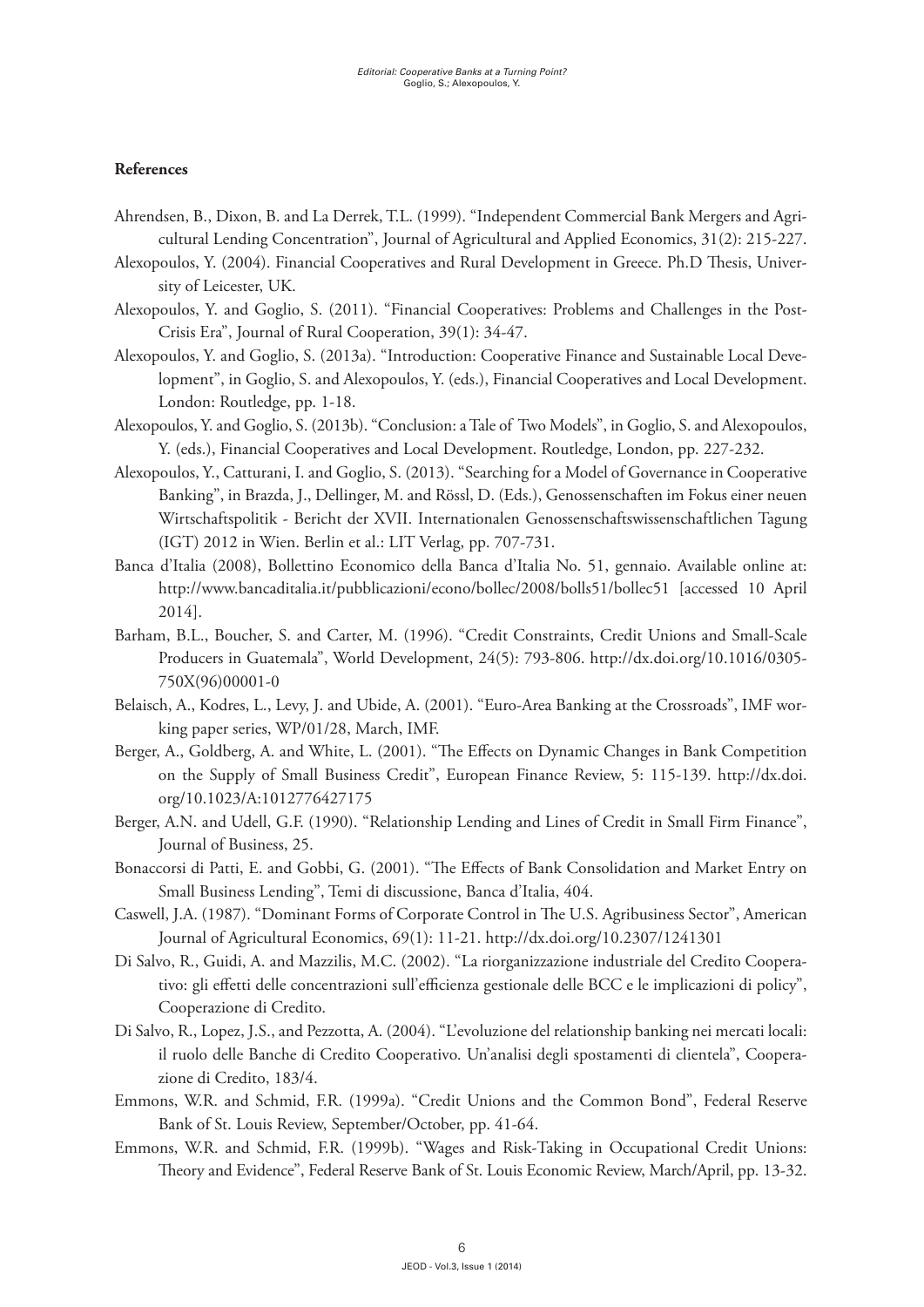- European Association of Cooperative Banks (2009), Annual Report 2008. Available online at: [http://www.eacb.coop/en/publications/annual\\_report\\_2008\\_cooperative\\_banks.](http://www.eacb.coop/en/publications/annual_report_2008_cooperative_banks.html?BackC=4&BackP=2&BackMaxR=5) [html?BackC=4&BackP=2&BackMaxR=5](http://www.eacb.coop/en/publications/annual_report_2008_cooperative_banks.html?BackC=4&BackP=2&BackMaxR=5) [accessed 10 April 2014].
- European Central Bank (2000), Mergers and Acquisitions Involving the EU Banking Industry Facts and Implications. Available online at:<http://www.ecb.europa.eu/pub/pdf/other/eubkmergersen.pdf> [accessed 10 April 2014].
- European Central Bank (2001), "Bank Concentration and Retail Interest Rates", ECB Working Paper Series, No. 72, July. Available online at: <http://www.ecb.europa.eu/pub/pdf/scpwps/ecbwp72.pdf> [accessed 10 April 2014].
- Ferguson, C. and McKillop, D. (1997). The Strategic Development of Credit Unions". London: John Wiley and sons.
- Ferri, G. (2008). Why Cooperative Banks are Particularly Important at a Time of Credit Crunch, mimeographed, University of Bari, Italy.
- Fonteyne, W. (2007). "Cooperative Banks in Europe Policy Issues", IMF Working Paper.
- Goglio, S. (1999). "Local Public Goods: Productive and Redistributive Aspects", Economic Analysis, Vol. 2, No. 1, February, pp. 5-21.
- Goglio, S. (2009). "Local Credit and Territorial Development: General Aspects and the Italian experience", in Bonoldi, A. and Leonardi, A. (eds.), Recovery and Development in European Periphery (1945- 1960). Bologna: Il Mulino.
- Goglio, S. and Alexopoulos, Y. (eds.) (2013). Financial Cooperatives and Local Development. London: Routledge.
- Groeneveld, H. and de Vries, B. (2009). "European Cooperative Banks: First Lessons of the Subprime Crisis", International Journal of Cooperative Management, 4(2): 8-21, September.
- Harhoff, D. and Körtring, T. (1998). "Lending Relationship in Germany: Empirical Results from Survey Data", Journal of Banking and Finance, 22.
- Hariyoga, H. (2004). [An Economic Analysis of Factors Affecting the Failure of an Agricultural Marketing](http://web.ebscohost.com/ehost/viewarticle?data=dGJyMPPp44rp2%2fdV0%2bnjisfk5Ie46a9Jsqa0TLCk63nn5Kx95uXxjL6nrke0pbBIrq%2beTbinr1Kxp55Zy5zyit%2fk8Xnh6ueH7N%2fiVbKntEy0rbNNtJzqeezdu33snOJ6u9vhhqTq33%2b7t8w%2b3%2bS7SLWrtE23qKR%2b7ejrefKz5I3q4vJ99uoA&hid=13)  [Cooperative: The Bankruptcy of Tri Valley Growers](http://web.ebscohost.com/ehost/viewarticle?data=dGJyMPPp44rp2%2fdV0%2bnjisfk5Ie46a9Jsqa0TLCk63nn5Kx95uXxjL6nrke0pbBIrq%2beTbinr1Kxp55Zy5zyit%2fk8Xnh6ueH7N%2fiVbKntEy0rbNNtJzqeezdu33snOJ6u9vhhqTq33%2b7t8w%2b3%2bS7SLWrtE23qKR%2b7ejrefKz5I3q4vJ99uoA&hid=13). Davis: University of California.
- Hesse, H. and Cihak, M. (2007). "Cooperative Banks and Financial Stability", IMF Working Paper, 07/2.
- Huppi, M. and Feder, G. (1989). "The Role of Groups and Credit Cooperatives in Rural Lending", Agriculture and Rural Development Department Working Paper Series 284, The World Bank.
- International Monetary Fund (2007), Global Financial Stability Report, September.
- Leggett, K.J. and Strand, R.W. (2002). "Membership Growth, Multiple Membership Groups and Agency-Control at Credit Unions", Review of Financial Economics, 11: 37-46. [http://dx.doi.org/10.1016/](http://dx.doi.org/10.1016/S1058-3300(01)00032-5) [S1058-3300\(01\)00032-5](http://dx.doi.org/10.1016/S1058-3300(01)00032-5)
- Leyshon, A. and Thrift, N. (1993). "The Restructuring of the UK Financial Services Industry in the 1990s: A Reversal of Fortune?", Journal of Rural Studies, 9(3): 223-241. [http://dx.doi.org/10.1016/0743-](http://dx.doi.org/10.1016/0743-0167(93)90068-U) [0167\(93\)90068-U](http://dx.doi.org/10.1016/0743-0167(93)90068-U)
- Leyshon, A. and Thrift, N. (1995). "Geographies of Financial Exclusion-financial Abandonment in Britain and the United States", Transactions of the Institute of British Geographers, 20 (3): 312-341. [http://](http://dx.doi.org/10.2307/622654) [dx.doi.org/10.2307/622654](http://dx.doi.org/10.2307/622654)
- Oliver Wyman (2008). Cooperative Bank: Customer Champion. Available online at: [http://www.](http://www.globalcube.net/clients/eacb/content/medias/publications/external_studies/CBank_Costumer_Champion.pdf) [globalcube.net/clients/eacb/content/medias/publications/external\\_studies/CBank\\_Costumer\\_](http://www.globalcube.net/clients/eacb/content/medias/publications/external_studies/CBank_Costumer_Champion.pdf) [Champion.pdf](http://www.globalcube.net/clients/eacb/content/medias/publications/external_studies/CBank_Costumer_Champion.pdf) [accessed 10 April 2014].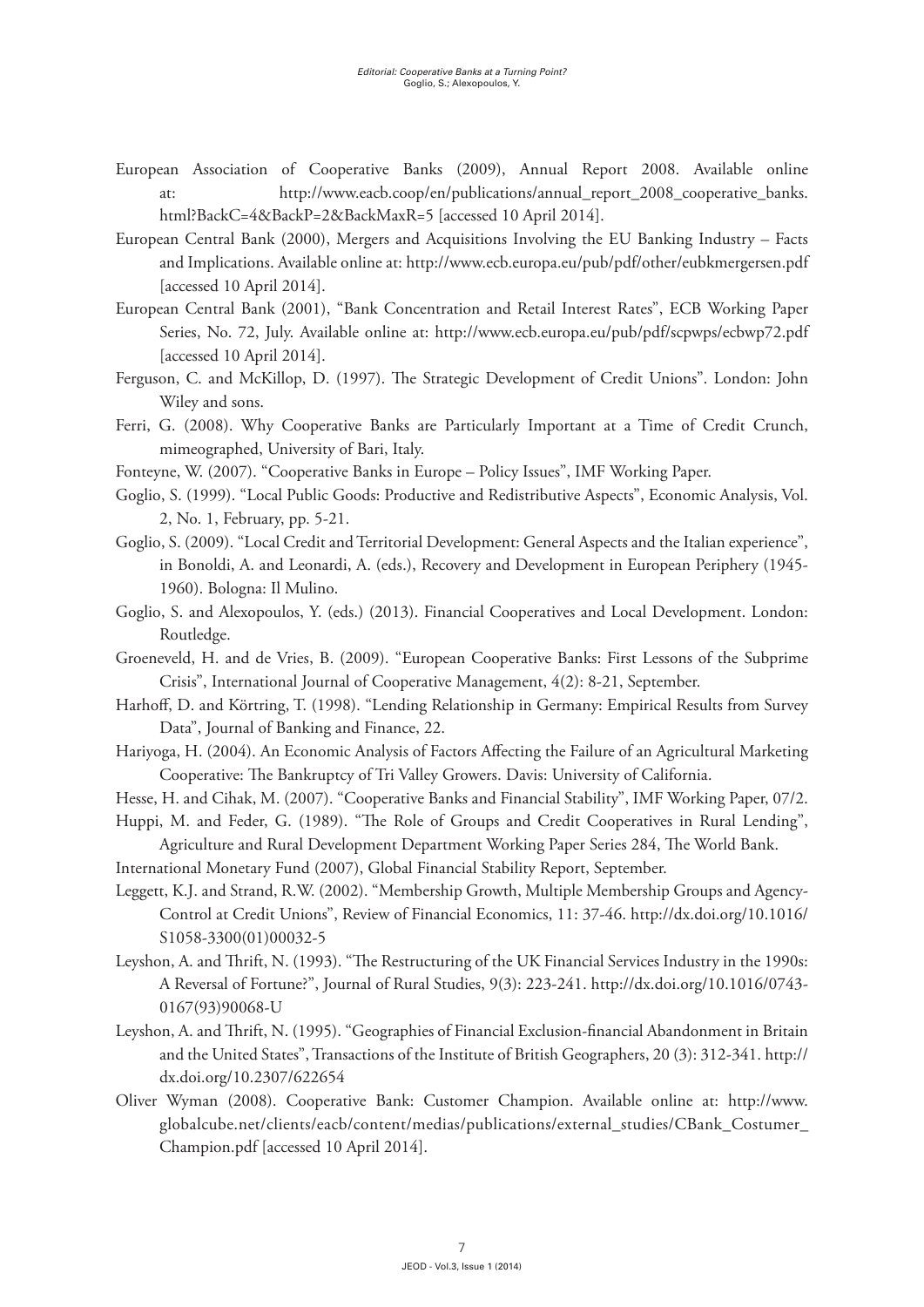- Oliver Wyman (2014). Cooperative Banking: Leveraging the Cooperative Difference to Adapt to a New Environment. Available online at: [http://www.oliverwyman.com/content/dam/oliver](http://www.oliverwyman.com/content/dam/oliver-wyman/global/en/files/insights/financial-services/2014/Mar/2014 Oliver Wyman_Cooperative Banking_web.pdf)[wyman/global/en/files/insights/financial-services/2014/Mar/2014%20Oliver%20Wyman\\_](http://www.oliverwyman.com/content/dam/oliver-wyman/global/en/files/insights/financial-services/2014/Mar/2014 Oliver Wyman_Cooperative Banking_web.pdf) [Cooperative%20Banking\\_web.pdf](http://www.oliverwyman.com/content/dam/oliver-wyman/global/en/files/insights/financial-services/2014/Mar/2014 Oliver Wyman_Cooperative Banking_web.pdf) [accessed 10 April 2014].
- Osterberg, P. and Nilsson, J. (2009). ["Members' Perception of Their Participation in the Governance](http://web.ebscohost.com/ehost/viewarticle?data=dGJyMPPp44rp2%2fdV0%2bnjisfk5Ie46a9Jsqa0TLCk63nn5Kx95uXxjL6nrke0pbBIrq%2beTbinr1Kxp55Zy5zyit%2fk8Xnh6ueH7N%2fiVbKntEy0rbNNtJzqeezdu33snOJ6u9vhhqTq33%2b7t8w%2b3%2bS7Sa6qsEyyqaR%2b7ejrefKz5I3q4vJ99uoA&hid=13)  [of Cooperatives: The Key to Trust and Commitment in Agricultural Cooperatives"](http://web.ebscohost.com/ehost/viewarticle?data=dGJyMPPp44rp2%2fdV0%2bnjisfk5Ie46a9Jsqa0TLCk63nn5Kx95uXxjL6nrke0pbBIrq%2beTbinr1Kxp55Zy5zyit%2fk8Xnh6ueH7N%2fiVbKntEy0rbNNtJzqeezdu33snOJ6u9vhhqTq33%2b7t8w%2b3%2bS7Sa6qsEyyqaR%2b7ejrefKz5I3q4vJ99uoA&hid=13), Agribusiness, 25(2): 181-97, Spring. <http://dx.doi.org/10.1002/agr.20200>
- Ouattara, K., Gonzalez-Vega, C. and Graham, D.H. (1999). "Village Banks, Caisses Villageoises, and Credit Unions: Lessons from Client-Owned Microfinance Organisations in West Africa", Economics and Sociology Occasional Paper, No. 2523. Department of Agricultural, Environmental and Development Economics, The Ohio State University.
- Patin, R.P. and McNeil, D.W. (1991a). "Benefit imbalances among credit union members", Applied Economics, 23: 769-780. [http://dx.doi.org/10.1080/00036849108841034;](http://dx.doi.org/10.1080/00036849108841034) [http://dx.doi.](http://dx.doi.org/10.1080/772858989) [org/10.1080/772858989](http://dx.doi.org/10.1080/772858989); <http://dx.doi.org/10.1080/00036849100000184>
- Patin, R.P. and McNeil, D.W. (1991b). "Member Group Orientation of Credit Unions and Total Member Benefits", Review of Social Economy, December, pp. 37-61. [http://dx.doi.](http://dx.doi.org/10.1080/00346769100000003) [org/10.1080/00346769100000003](http://dx.doi.org/10.1080/00346769100000003)
- Petersen, M. and Rajan, R. (1994). "The Benefits of Lending Relationship: Evidence from Small Business Data", The Journal of Finance, 49.
- Poyo, J., Gonzalez-Vega, C. and Aguilera-Alfred, N. (1993). "The Depositor as a Principal in Public Development Banks and Credit Unions: Illustrations from the Dominican Republic", Paper presented at the Conference Finance 2000 – Financial Markets and Institutions in Developing Countries: Reassessing Perspectives, 27-28 May, Washington D.C.
- Smith, D. (1984). "A Theoretic Framework for the Analysis of Credit Union Decision Making", The Journal of Finance, XXXIX (4): 1155-1168.<http://dx.doi.org/10.1111/j.1540-6261.1984.tb03899.x>
- Smith, D., Cargill, T. and Meyer, R. (1981). "Credit Unions: An Economic Theory of a Credit Union", The Journal of Finance, Vol. XXXVI(2): 519-528, May. <http://dx.doi.org/10.2307/2327039>; <http://dx.doi.org/10.1111/j.1540-6261.1981.tb00470.x>
- Stiglitz, J. (2009). "The Financial Crisis of 2007/2008 and its Macroeconomic Consequences', available online at: [http://www2.gsb.columbia.edu/faculty/jstiglitz/download/papers/2008\\_Financial\\_Crisis.](http://www2.gsb.columbia.edu/faculty/jstiglitz/download/papers/2008_Financial_Crisis.pdf) [pdf](http://www2.gsb.columbia.edu/faculty/jstiglitz/download/papers/2008_Financial_Crisis.pdf) [accessed 10 April 2014].